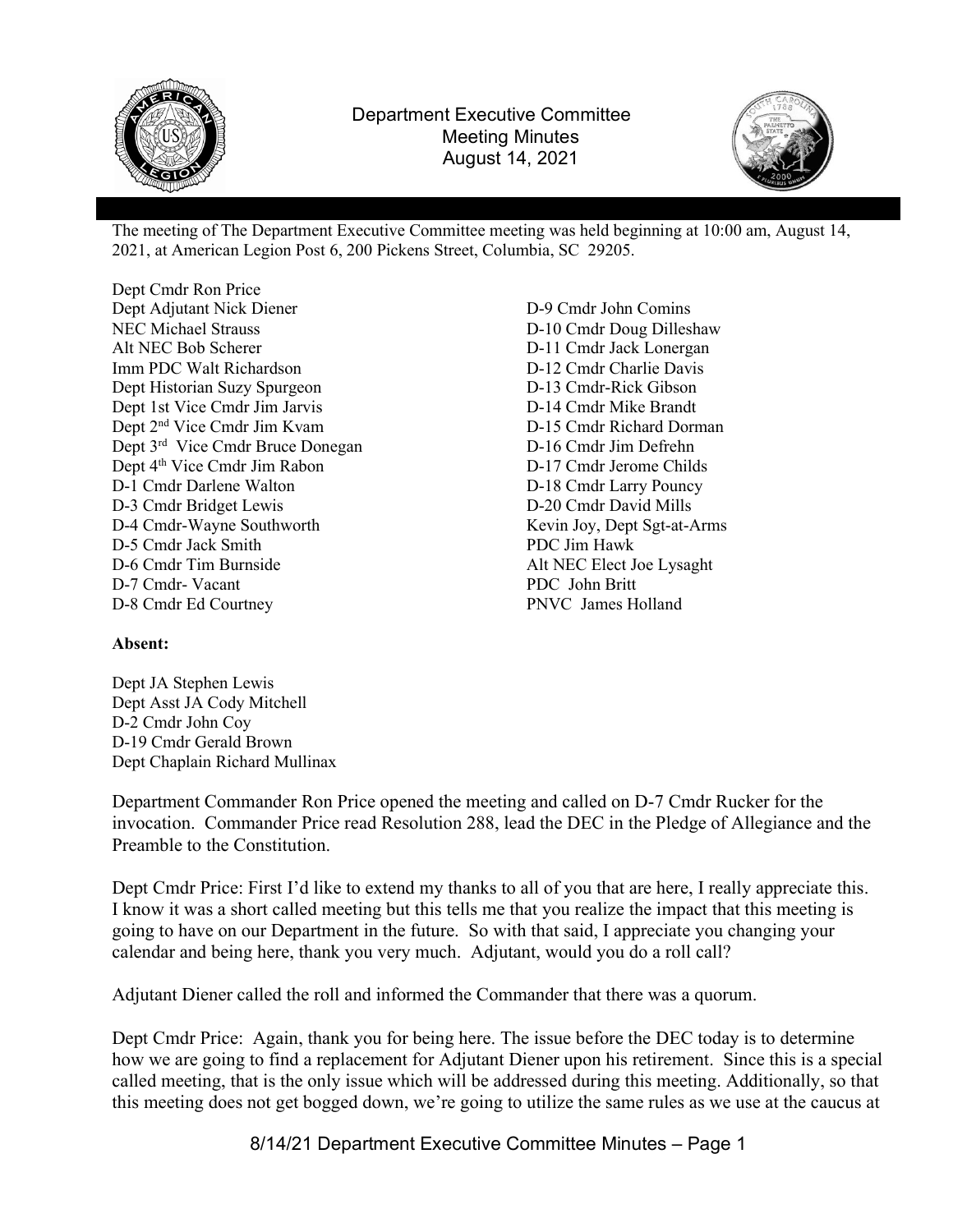the convention. Each member will be allowed to speak twice for no more than three minutes on the same question. Members will not be allowed the second time if there is any member that has not spoken, and they desire the floor. A member that has spoken twice on a particular question has exhausted their right to debate that question, regardless of how many minutes they use. I also want to remind that you that when recognized, you need to come to the podium to speak so that we can clearly pick you up on the recording. You need to identify yourself and address your comments to the chair. I also ask that you be respectful of each other and allow your fellow members to speak without interruption or comment from the body.

Now that we have the rules set, let's proceed with the issue at hand. On August the  $2<sup>nd</sup>$ , I sent out an email vote message that recommended we establish a seven-person committee and my recommended committee members. Your decision was that the issue was not to be handled by an email vote. And even though the vote on the committee was not official, based on the decision to not handle by email, the votes that were submitted show that you do not feel the Department Commander should be the chairman of the committee. I got your message loud and clear. In addition, some of you expressed concerns on holding this meeting and wanted to wait until after the National Convention to hold this meeting. Let me address that first. The committee that we appoint, if you so decide, has a tremendous challenge in front of them. The first part of that challenge is to determine how the position will be selected. That has many pieces to it. They must review the current job description to see if it needs updating, they must determine how and to whom they are going to advertise the position, they must work with the finance committee to determine a range of the compensation package. Do they bring the individual on first as the Assistant Adjutant? Those are just a few of the items they must determine. Once they develop a plan, they will need to bring it back to this body for approval. All that must take place before they can even begin the recruiting process. We only have nine months before Adjutant Diener retires. We want his replacement to have some shadow time. The more the better for our Department. Every week we delay the establish the committee eats into that overlapped time. At best, even with the meeting today, I think we will be lucky if we have someone aboard by January. Therefore, while I appreciate your comments and I do understand the inconvenience, I do feel this meeting was necessary and in the best interest of the Department.

Now as to the committee itself. I recommend that the DEC appoint a seven-person committee to develop a plan of action for DEC approval, implement the plan and present the DEC with a recommended replacement for Adjutant Diener. Based on your input, I am not recommending that I be a member of this committee. My recommended committee members rely heavily on our Past Department Commanders and are as follows:

The first four recommendations, if you will note, are the last four Department Commanders.

First, I recommend Immediate Past Department Commander Walt Richardson as Chairman. PDC Richardson brings two years of experience as the Department Commander. During his tenure he worked very closely with Adjutant Diener, on a daily basis and has spent more time at the Department Headquarters than he ever dreamed he would.

PDC John Britt. PDC Britt brings his experience as serving in the Vice Commander positions and then as Department Commander.

PDC and NEC Mike Strauss. NEC Strauss not only bring his experience as Department Commander to the committee, but also brings a knowledge of the interface the Adjutant has with National Headquarters.

8/14/21 Department Executive Committee Minutes – Page 2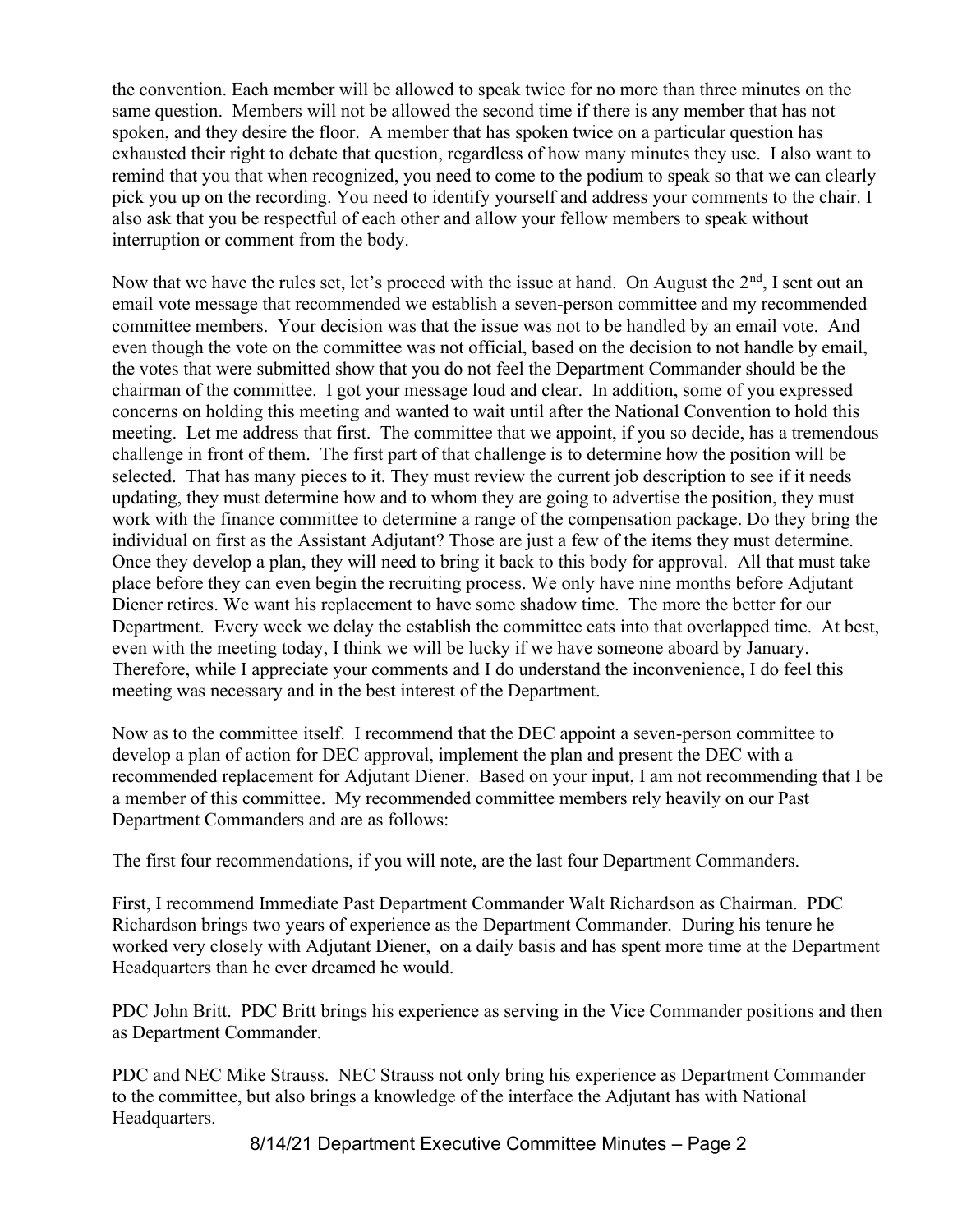PDC and Alt NEC Bob Scherer. Alt NEC Scherer also brings his experience as Department Commander and a knowledge of the interface the Adjutant has with National Headquarters.

The next two recommended committee members are both Past Department Commanders and Past Department Adjutants. The wealth of knowledge both bring to the committee by having served as the Adjutant is immeasurable and will be a vital asset to the committee. Those recommended appointees are PDC and Past Department Adjutant Jim Hawk, and PDC and Past Department Adjutant James Holland.

Rounding out the committee I feel it is important to have a "blue capper". My recommendation is that we appoint Post 74 Commander Annie Hough-Everage as the final member of the committee. Commander Hough's personal credentials are impressive, she has served as both a Post Adjutant and Post Commander and she has served on several committees. I am sure that any of you that have dealt with Commander Hough will agree that she is impressive and would be a positive addition to the committee.

So… to recap. I recommend that the DEC appoint a seven-member Adjutant Search Committee with:

Imm PDC Walt Richardson as Chairman PDC John Britt, member PDC/NEC Mike Strauss, member PDC/Alt NEC Bob Scherer, member PDC/Past Dept Adj Jim Hawk, member PDC/Past Dept Adj James Holland, member Post 74 Commander Annie Hough-Everage, member

We need to take politics out of this selection process and focus on finding the best possible individual to fill the Department Adjutant Position. I believe these committee members bring the necessary experience to the committee and they will rise to the challenge before them. You have my recommendations. The decision is now yours.

Vice Cmdr Jarvis: I make a motion, and I'm reading this because I've spent a couple weeks writing this, I make a motion that we accept the Commander's recommendation to establish a seven voting member committee for the Adjutant's search committee with the following members: Imm PDC Walt Richardson as Chairman PDC Mike Strauss PDC John Britt PDC Bob Scherer Past Dept Adj/Cmdr Jim Hawk Past Dept Adj/Cmdr James Holland Post 74 Cmdr Annie Hough and the Department Adjutant, Nick Diener as an Advisor in a non-voting capacity. Furthermore, the committee will be charged with developing and presenting a plan of action to the DEC for our approval, and then will be charged with implementing it. The Committee will then bring a recommended replacement before the DEC approval. That is my motion.

8/14/21 Department Executive Committee Minutes – Page 3 D-4 Cmdr Southworth: I second the motion as read.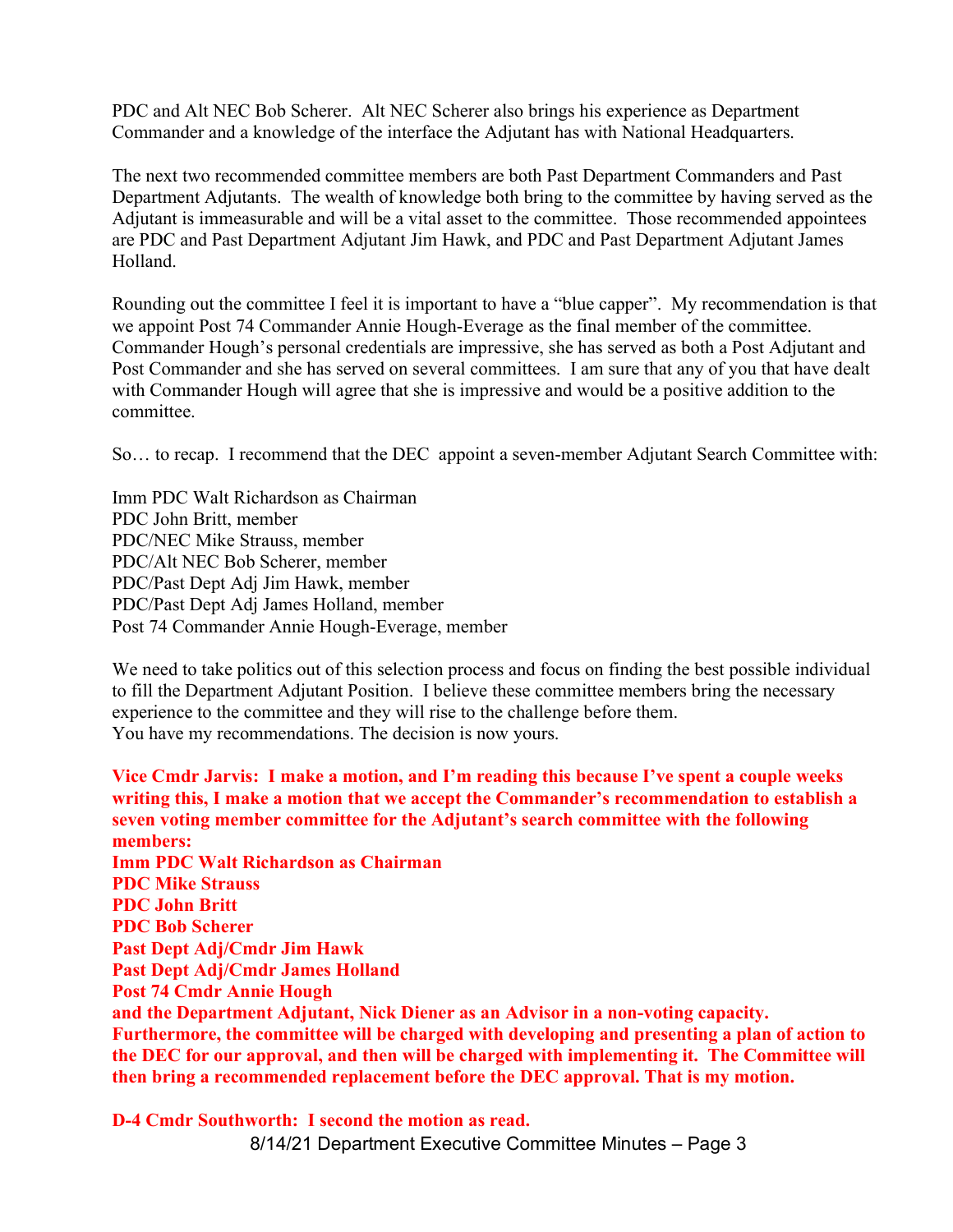Dept Cmdr Price: The motion has been made and seconded. Is there any discussion?

NEC Strauss: Commander, I just want to say thank you for your leadership and I appreciate you listening to the people and stepping down like you did. You have oversight, still, of the committee, and I like the motion and I will be supporting the motion, thank you.

Dept Cmdr Price: Any further discussion?

D-5 Cmdr Smith: If we vote yes, that means we're voting yes for all the members?

Dept Cmdr Price: Correct.

D-5 Cmdr Smith: Thank you.

Dept Cmdr Price: Any further discussion? We can do this by voice vote or roll call. Roll Call. Any other discussion before I start this roll call?

## Adjutant Diener called the roll:

NEC Strauss: Yes Alt NEC Scherer: Yes Imm PDC Richardson: Yes Department Historian Spurgeon: Yes 1 st Vice Cmdr Jarvis: Yes 2 nd Vice Cmdr Kvam: Yes 3 rd Vice Cmdr Donegan: Yes 4 th Vice Cmdr Rabon: D-1 Cmdr Walton: Yes D-3 Cmdr Lewis: Yes D-4 Cmdr Southworth: Yes D-5 Cmdr Smith: No D-6 Cmdr Burnside: Yes D-7 Cmdr Rucker: Yes D-8 Cmdr Courtney: Yes D-9 Cmdr Comins: Yes D-10 Cmdr Dilleshaw: Yes D-11 Cmdr Lonergan: Yes D-12 Cmdr Davis: Yes D-13 Cmdr Gibson: Yes D-14 Cmdr Brandt: Yes D-15 Cmdr Dorman: Yes D-16 Cmdr Defrehn: Yes D-17 Cmdr Childs: Yes D-18 Cmdr Pouncy: Yes D-20 Cmdr Mills: Yes

Dept Adj Diener: 25 yes and one no.